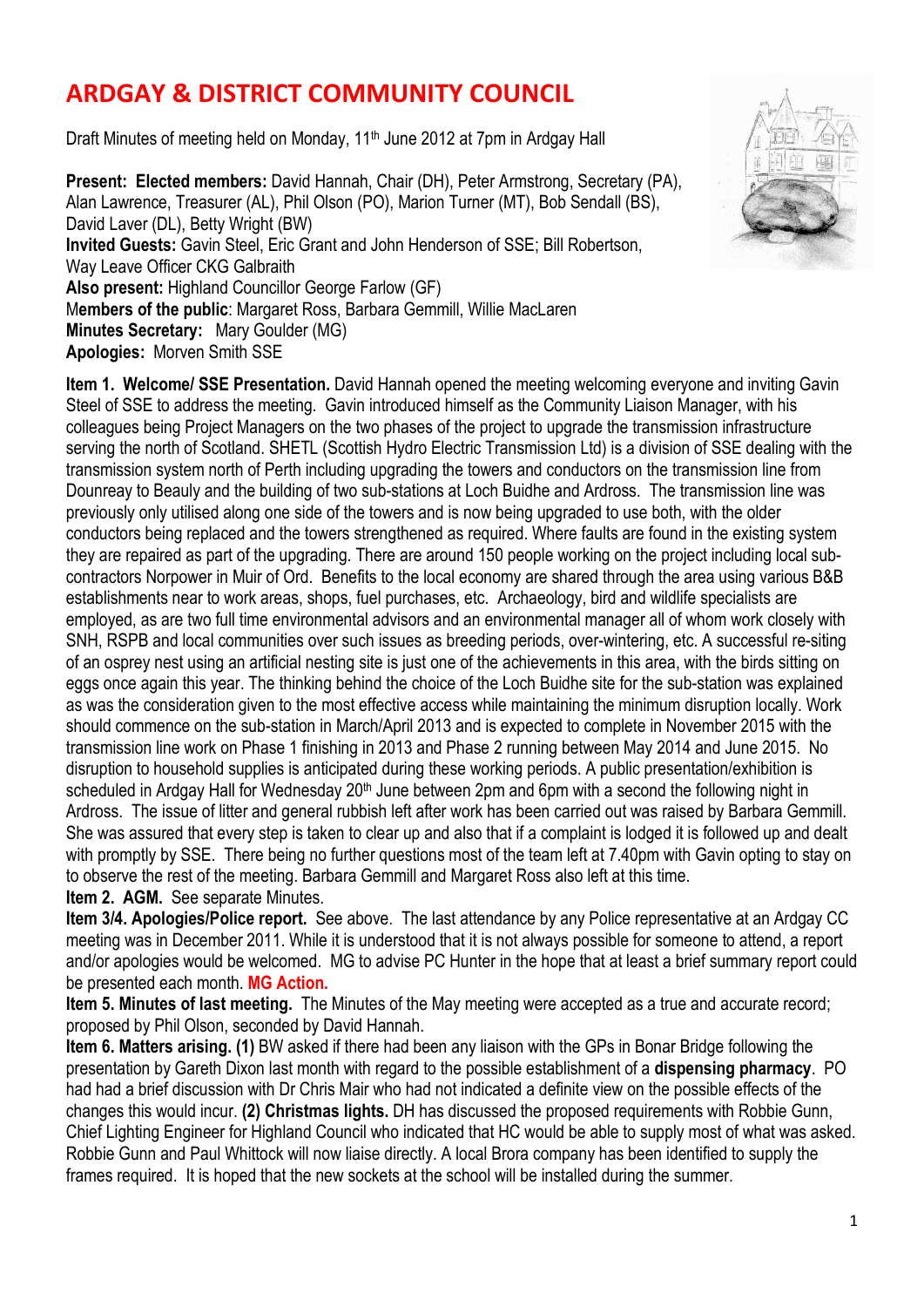**(3) CC logo.** The new logo met with approval and should be used in future on all CC headed paperwork. BS questioned whether the Kyle of Sutherland logo should be included in the heading. It was agreed to discuss with Creich CC to gauge the feeling there as to whether or not both CCs should add that logo to their documentation. Discuss at next meeting. **Agenda item. (4) Multi-member Highland Council Wards in Sutherland.** A draft letter, prepared by PO, was passed round for opinion with the Chair proposing that this now be sent to a lengthy list of recipients including Highland MSPs, John Thurso MP, Highland Council, Highland Councillors and the Scottish Boundaries Commission. The aim of the letter is to highlight the difficulties encountered in the quality of service due to the large areas Councillors are expected to cover. A move to smaller, single member wards would help to lessen these difficulties. BW seconded the proposal to send the letter which will now be circulated accordingly. **PA Action. Item 7. Correspondence. Scot Rail.** PA advised no solution has yet been put forward by **ScotRail** regarding the request for signage to indicate the departure platform of the early morning train. Willie MacLaren stated that the branches he previously complained about which limit sightlines by the railway bridge, have now grown to obscure half the roadway. The Secretary had been advised by Network Rail that this issue had been dealt with, along with repairs to the damaged fencing. He will follow this up right away. AL reported that the litter on the track on either side of the platform is appalling. DH highlighted the ongoing **traffic lights issue at the Ardcronie Quarry** where the railway banking has fallen away leaving the road liable to subsidence. Secretary will put all these issues to Network Rail once again, urging attention. Cllr Farlow will take the matters to HC as he believes it could arrange to clear the litter, charging Network Rail for the work. He will also speak to Simon Young, Chief Engineer, to see if anything can be done quickly to repair the banking and the road where the surface is now wearing unevenly. **PA/GF Action. Recycling point on South Bonar Industrial Estate.** Litter around the bins is an ongoing problem. Potholes at the entrance to the area have deepened and are hazardous to vehicles, deterring people from driving to use the bins. As the new Highland Council household programme begins and people are forced to take their glass waste to the recycling point this will become a major issue with the likely result that the public will stop recycling glass altogether. **Item 8. Windfarms update. Rosehall.** The last liaison meeting will be held tomorrow, 12<sup>th</sup> June. The installation should go live in August. **Glencassley.** PO and MT attended the exhibition by SSE in Rosehall. The number of turbines has been halved and those originally sited on the ridge have been moved thereby improving the visual impact on the Shinness area. **Sallachy.** Discussions are ongoing regarding community benefit. **Achany.** The next deadline for grant applications is 2nd July with decisions made in August. **Glenmorie/Rock-by-Sea.** Nothing new this month. **Beinn Tharsuinn.** A further tranche of due funds has been paid into the CC accounts for the next year of distribution. No progress has been made in securing amendments to the application form. Procedure re-established that MG will circulate applications as quickly as possible on receipt from Phil Tomalin. CC members should then return their queries to her promptly in order that they can be put to the applicants ahead of the next meeting and thus save time at the decision discussions. **MG/All Action.** 

**Item 9. Treasurer's report.** The Treasurer's Account balance stands at £1283.76 with no outstanding payments: Project Account at £3033.39 with outstanding payments of £156 and the Toilets Account at £488.65 with outstanding payments of £189. Next month will therefore be the last month payments can be met without the receipt of the Highland Council grants. The meeting approved the action of moving money from the Project Account if necessary to cover any delay in receipt of HC funding. A thank you letter has been received from Mr & Mrs Calder in respect of the £50 donation to Help for Heroes in lieu of their accounts auditing fees.

**Item 10. Feedback from Community Benefit Seminar.** Three CC members attended from Ardgay. They were encouraged to see that over 50% of attendees were either CC members, local development officers or similar. All found the event afforded a useful exchange of views. Ardgay, with Creich and the Kyle of Sutherland Development Trust, appeared to be ahead of most of the groups represented in their approach to and dealings with community benefit although several different methods were shown to be in place in other areas. The Achany apprenticeship scheme was particularly noted and perhaps is being seen as a pilot scheme for others. Housing trusts and transport schemes are being considered in some areas. Several have opted not to become registered charities, finding the regulations restrictive. One CC, Udny, has designated 10% from its funds to be allocated outwith its own area; this can be utilised anywhere at the discretion of the CC. Udny also owns its own single turbine. A full report on the seminar is expected in due course.

**Item 11. Open Shop Week.** A date has not yet been chosen but will be circulated as soon as it is. PA will liaise by email with members to set up a meeting to discuss the format to be followed. A survey will be compiled to gauge public opinion and ideas but care must be taken not to raise expectations. People must be encouraged to put forward